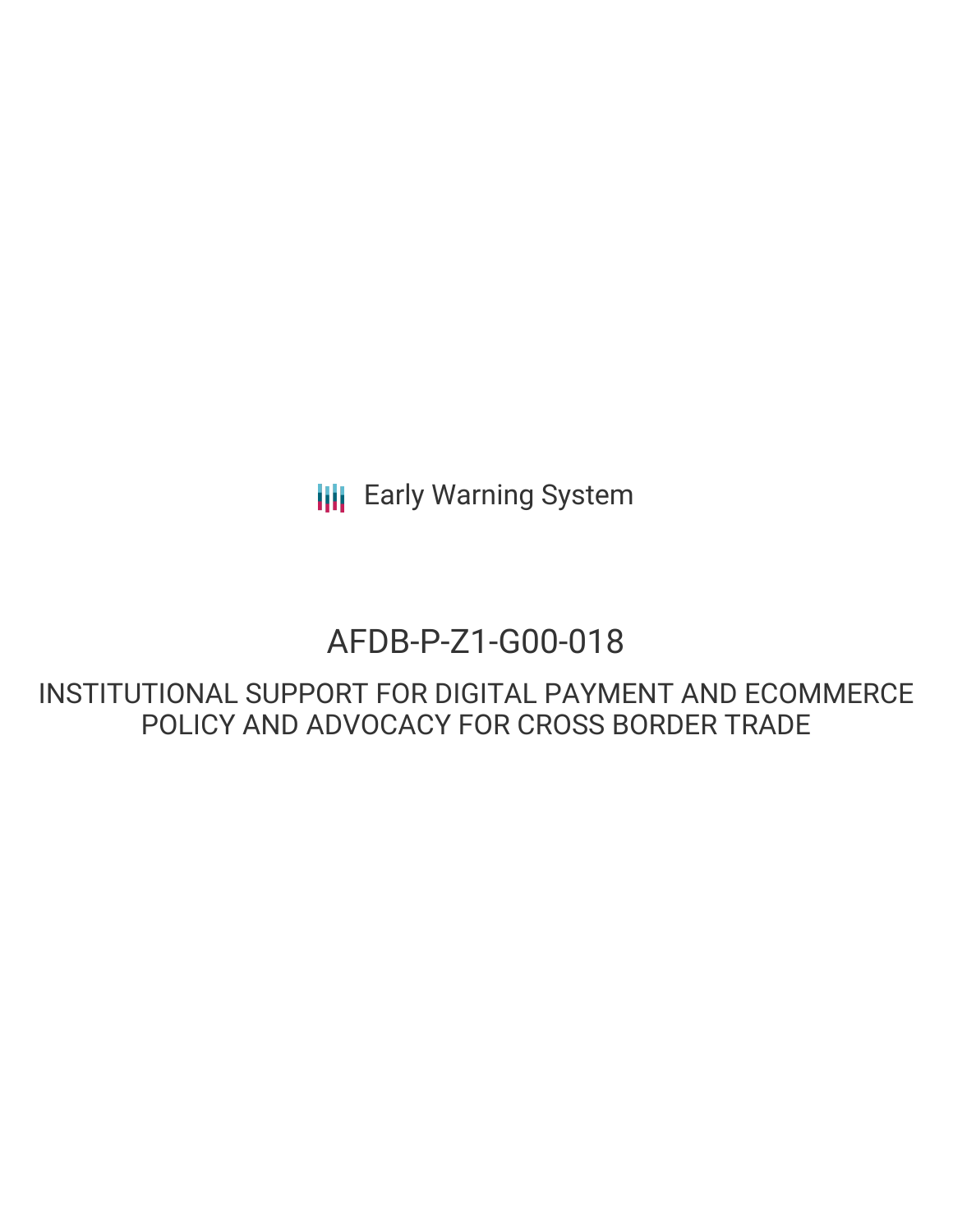

#### Early Warning System INSTITUTIONAL SUPPORT FOR DIGITAL PAYMENT AND ECOMMERCE POLICY AND ADVOCACY END CDNSS RADDED TRADE AFDB-P-Z1-G00-018

# **Quick Facts**

| <b>Financial Institutions</b>  | African Development Bank (AFDB) |
|--------------------------------|---------------------------------|
| <b>Status</b>                  | Approved                        |
| <b>Bank Risk Rating</b>        |                                 |
| <b>Voting Date</b>             | 2021-12-14                      |
| <b>Borrower</b>                | <b>Smart Africa Alliance</b>    |
| <b>Sectors</b>                 | Communications                  |
| <b>Investment Type(s)</b>      | Grant                           |
| <b>Investment Amount (USD)</b> | $$1.59$ million                 |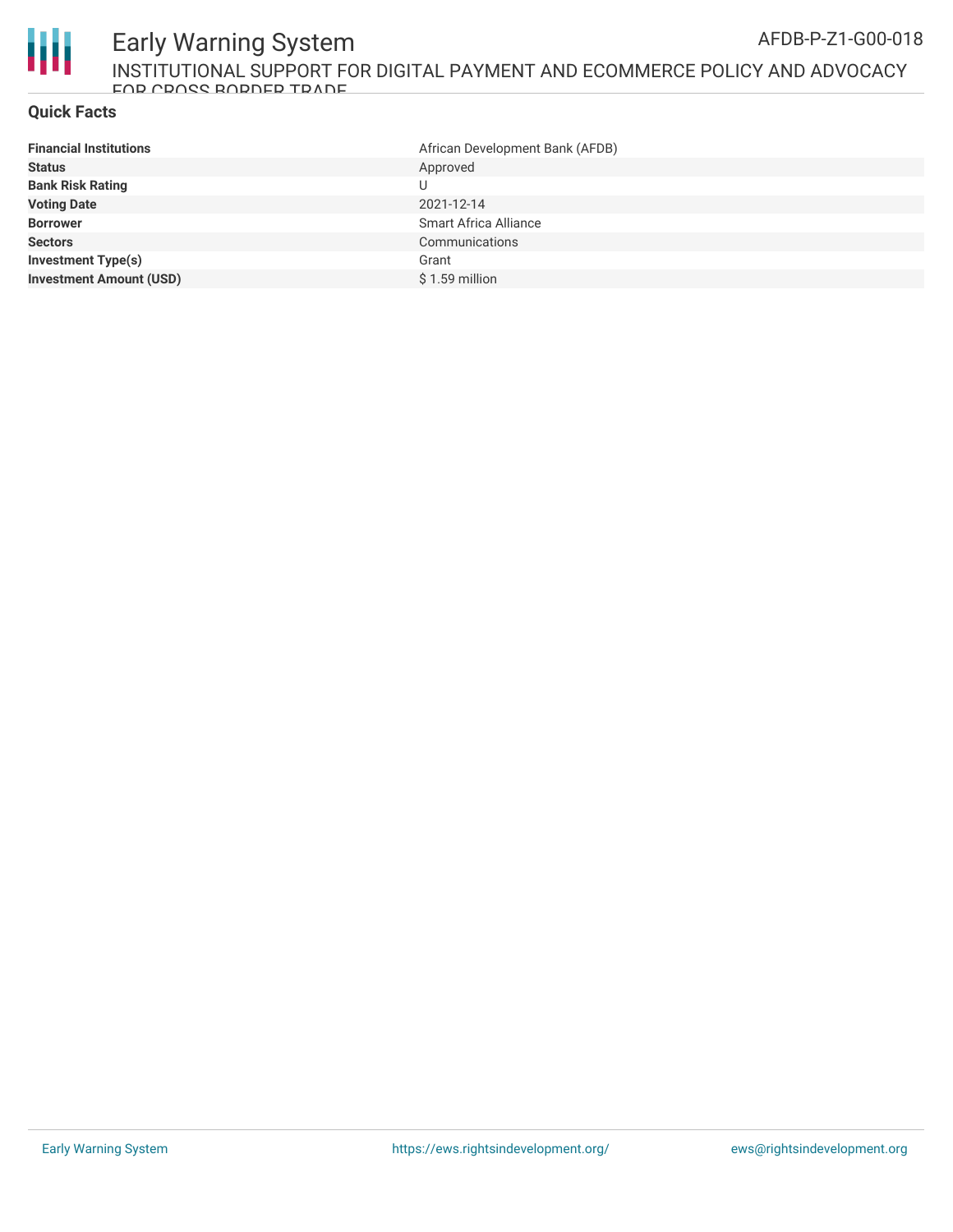

# **Project Description**

Project description not available on website at the time of the snapshot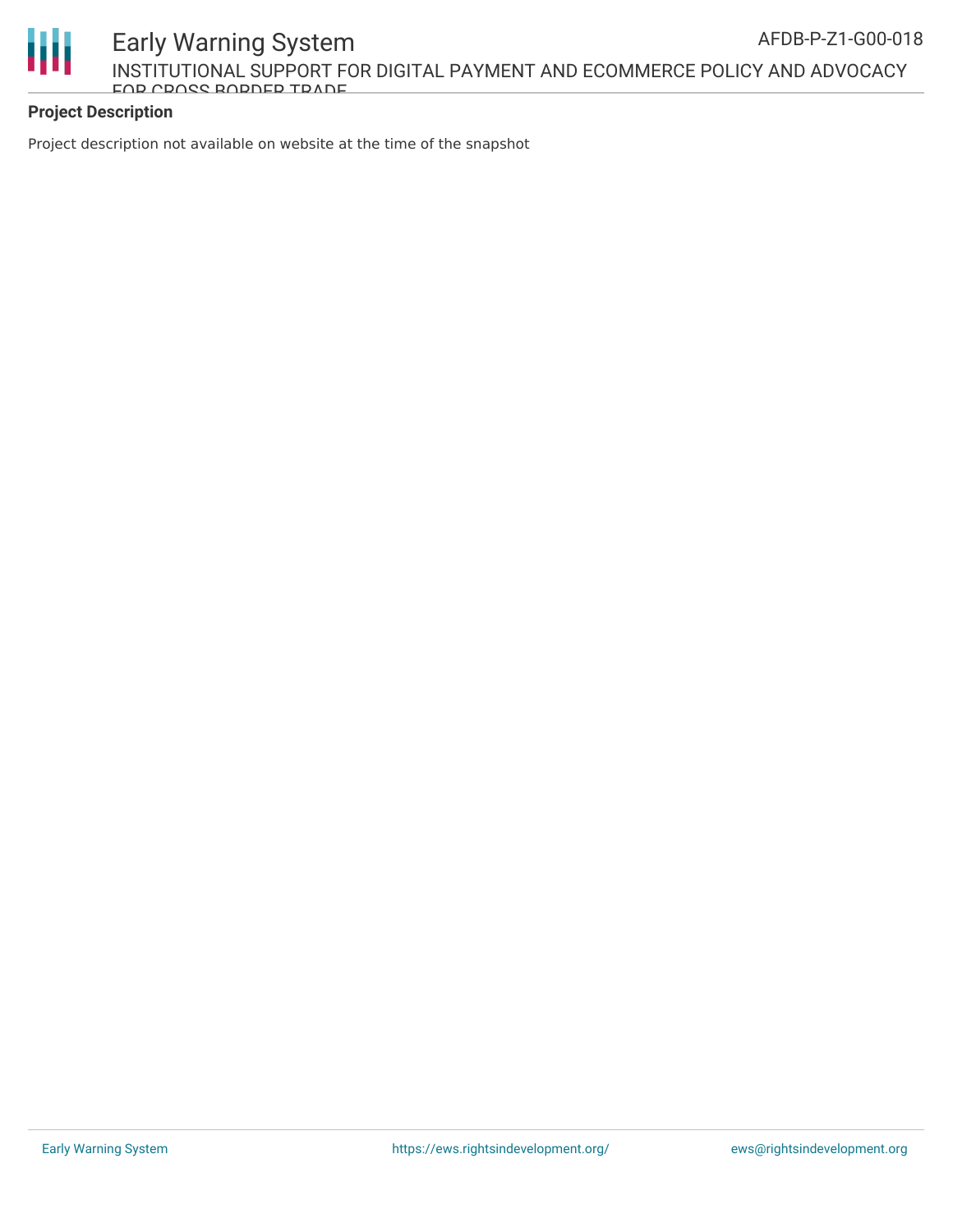

#### Early Warning System INSTITUTIONAL SUPPORT FOR DIGITAL PAYMENT AND ECOMMERCE POLICY AND ADVOCACY FOR CROSS BORDER TRADE AFDB-P-Z1-G00-018

#### **Investment Description**

African Development Bank (AFDB)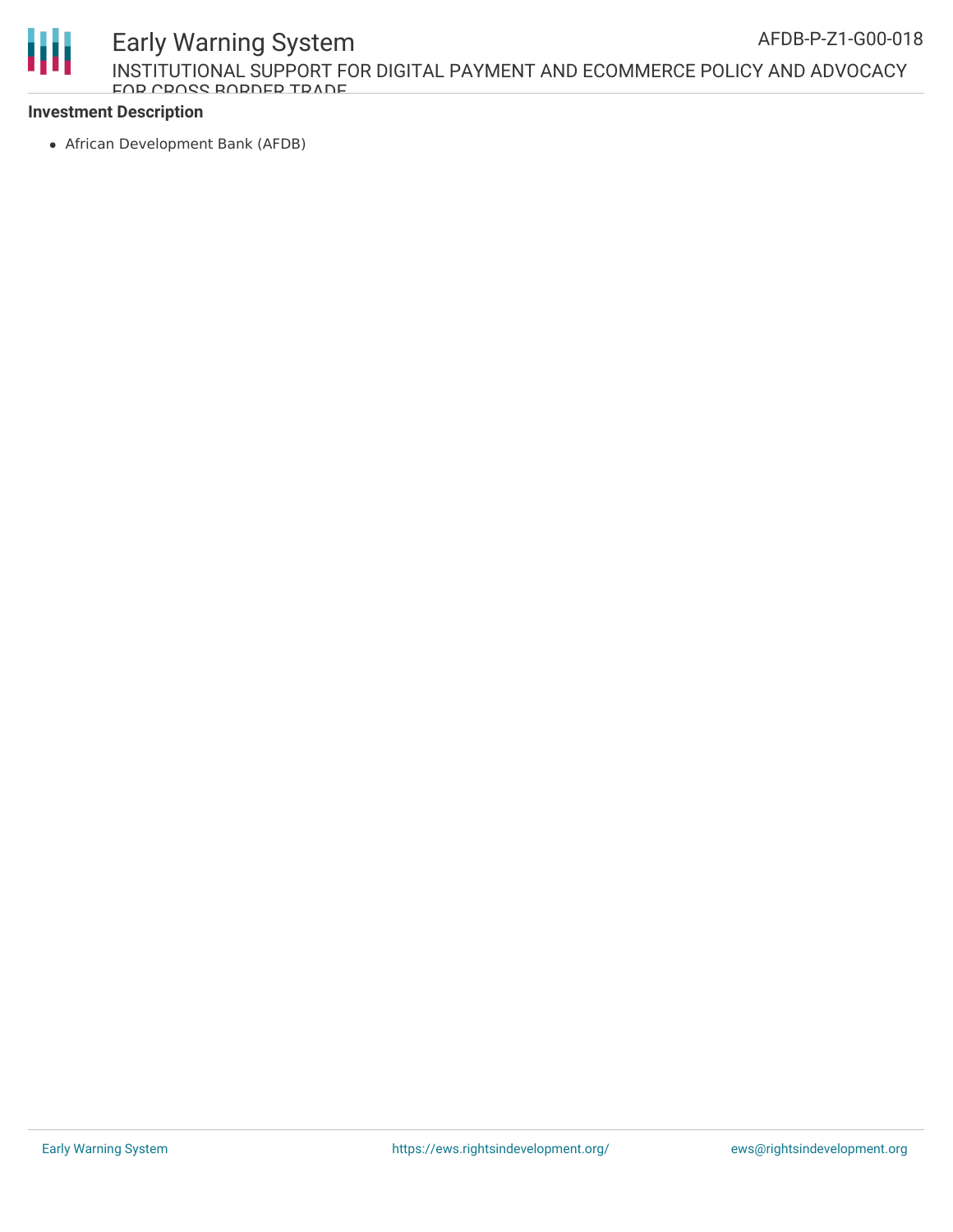

### **Contact Information**

CONTACT INFORMATION

EDOSIO Uyoyo

u.edosio@afdb.org

#### ACCESS TO INFORMATION

You can submit an information request for project information at: https://www.afdb.org/en/disclosure-and-access-toinformation/request-for-documents. Under the AfDBÕs Disclosure and Access to Information policy, if you feel the Bank has omitted to publish information or your request for information is unreasonably denied, you can file an appeal at https://www.afdb.org/en/disclosure-and-access-to-information/appeals-process.

#### ACCOUNTABILITY MECHANISM OF AfDB

The Independent Review Mechanism (IRM), which is administered by the Compliance Review and Mediation Unit (CRMU), is the independent complaint mechanism and fact-finding body for people who have been or are likely to be adversely affected by an African Development Bank (AfDB)-financed project. If you submit a complaint to the IRM, it may assist you by either seeking to address your problems by facilitating a dispute resolution dialogue between you and those implementing the project and/or investigating whether the AfDB complied with its policies to prevent environmental and social harms. You can submit a complaint electronically by emailing crmuinfo@afdb.org, b.kargougou@afdb.org, b.fall@afdb.org, and/or s.toure@afdb.org. You can learn more about the IRM and how to file a complaint at: https://www.afdb.org/en/independent-review-mechanism/